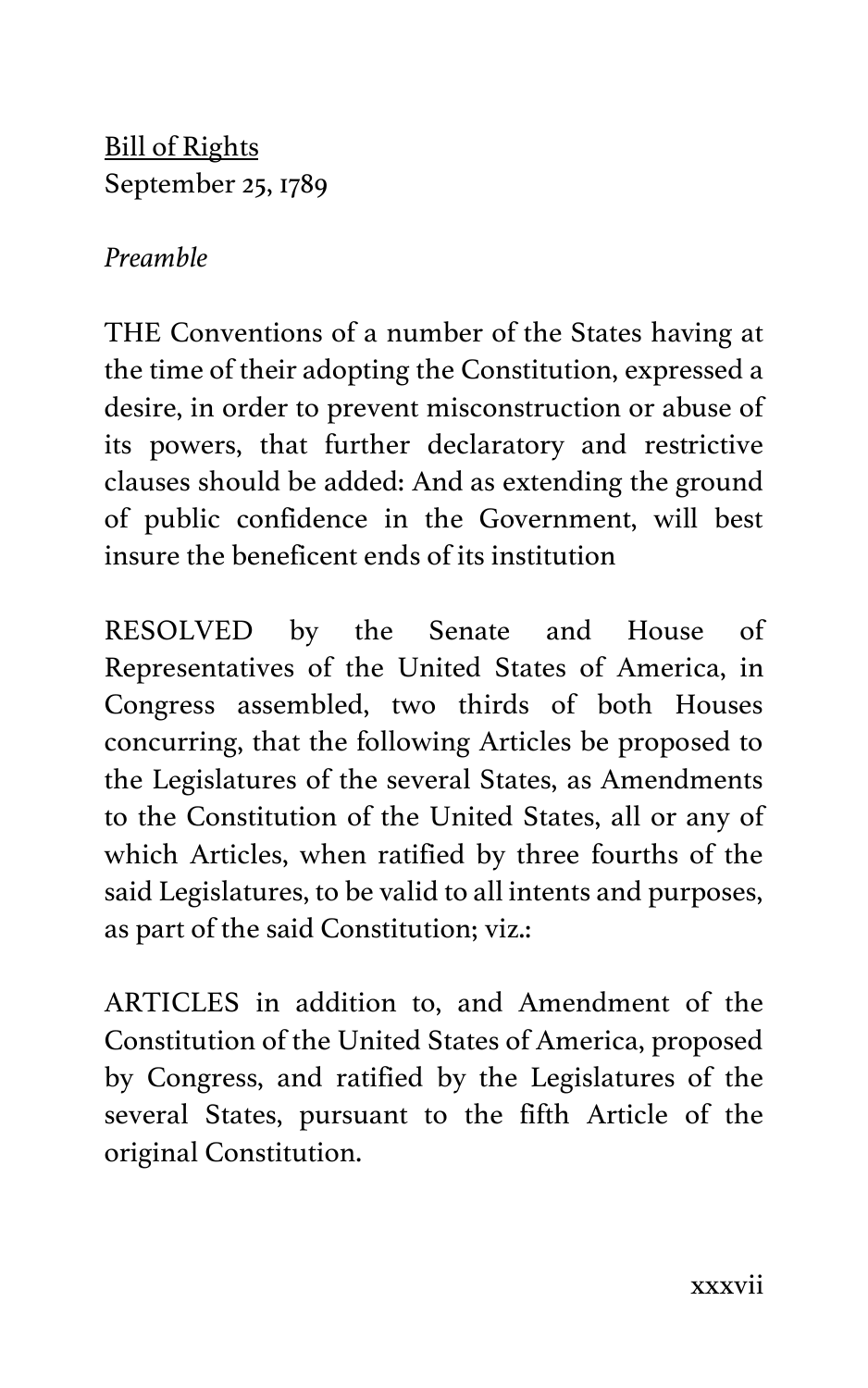## *Amendment I*

Congress shall make no law respecting an establishment of religion, or prohibiting the free exercise thereof; or abridging the freedom of speech, or of the press; or the right of the people peaceably to assemble, and to petition the Government for a redress of grievances.

## *Amendment II*

A well regulated Militia, being necessary to the security of a free State, the right of the people to keep and bear Arms, shall not be infringed.

### *Amendment III*

No Soldier shall, in time of peace be quartered in any house, without the consent of the Owner, nor in time of war, but in a manner to be prescribed by law.

#### *Amendment IV*

The right of the people to be secure in their persons, houses, papers, and effects, against unreasonable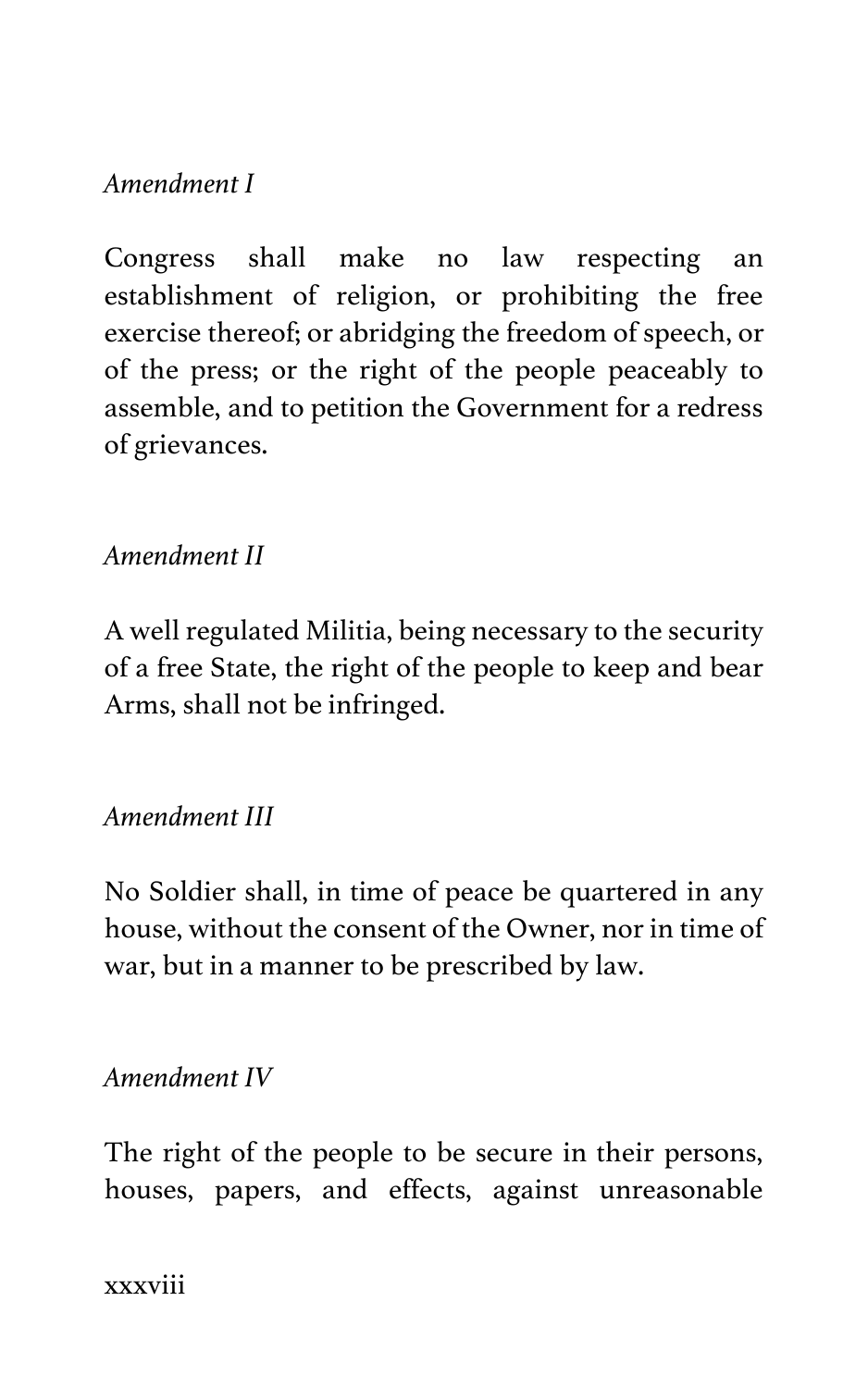searches and seizures, shall not be violated, and no Warrants shall issue, but upon probable cause, supported by Oath or affirmation, and particularly describing the place to be searched, and the persons or things to be seized.

## *Amendment V*

No person shall be held to answer for a capital, or otherwise infamous crime, unless on a presentment or indictment of a Grand Jury, except in cases arising in the land or naval forces, or in the Militia, when in actual service in time of War or public danger; nor shall any person be subject for the same offence to be twice put in jeopardy of life or limb; nor shall be compelled in any criminal case to be a witness against himself, nor be deprived of life, liberty, or property, without due process of law; nor shall private property be taken for public use, without just compensation.

### *Amendment VI*

In all criminal prosecutions, the accused shall enjoy the right to a speedy and public trial, by an impartial jury of the State and district wherein the crime shall have been committed, which district shall have been previously ascertained by law, and to be informed of the nature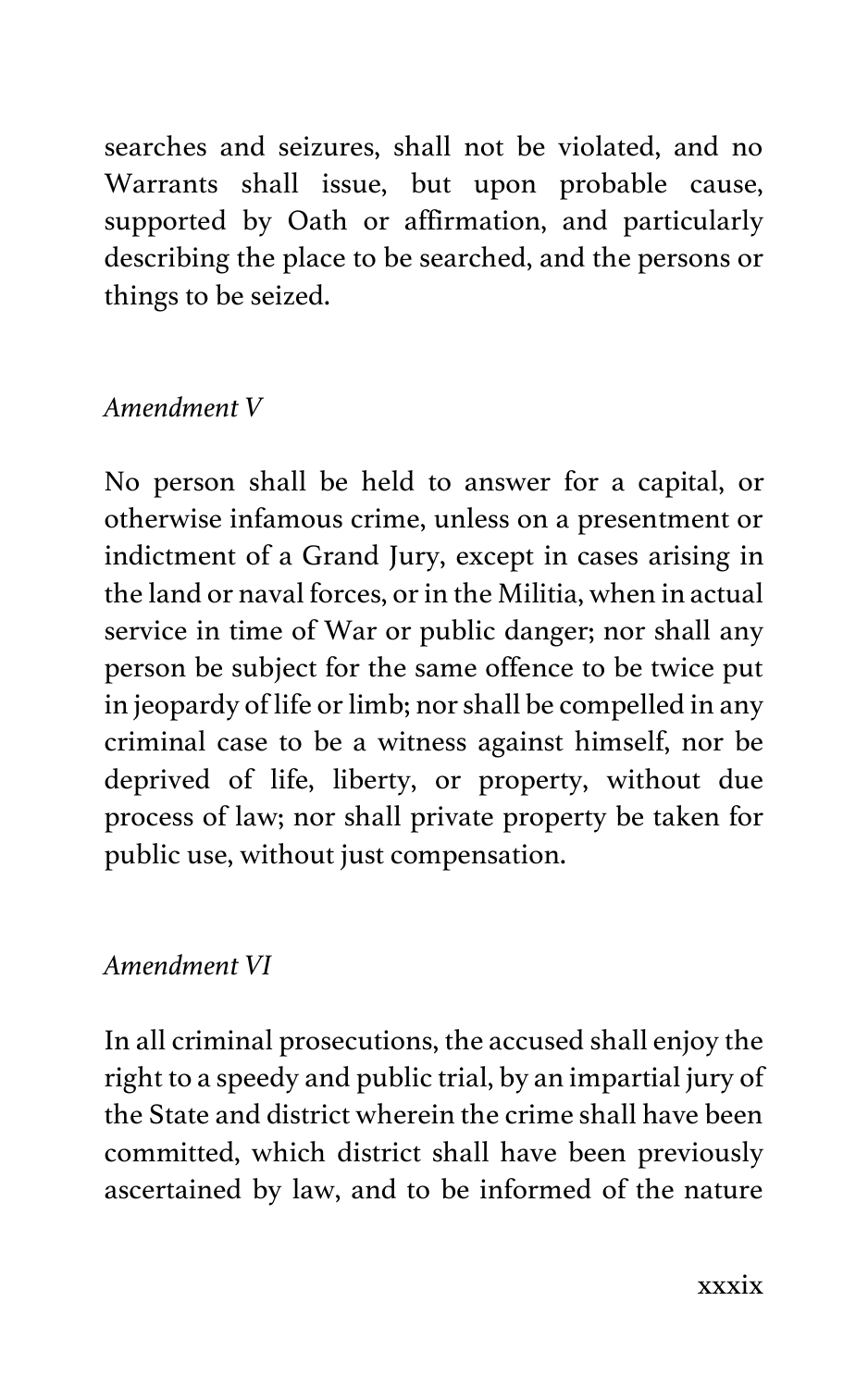and cause of the accusation; to be confronted with the witnesses against him; to have compulsory process for obtaining witnesses in his favor, and to have the Assistance of Counsel for his defense.

## *Amendment VII*

In Suits at common law, where the value in controversy shall exceed twenty dollars, the right of trial by jury shall be preserved, and no fact tried by a jury, shall be otherwise re-examined in any Court of the United States, than according to the rules of the common law.

### *Amendment VIII*

Excessive bail shall not be required, nor excessive fines imposed, nor cruel and unusual punishments inflicted.

### *Amendment IX*

The enumeration in the Constitution, of certain rights, shall not be construed to deny or disparage others retained by the people.